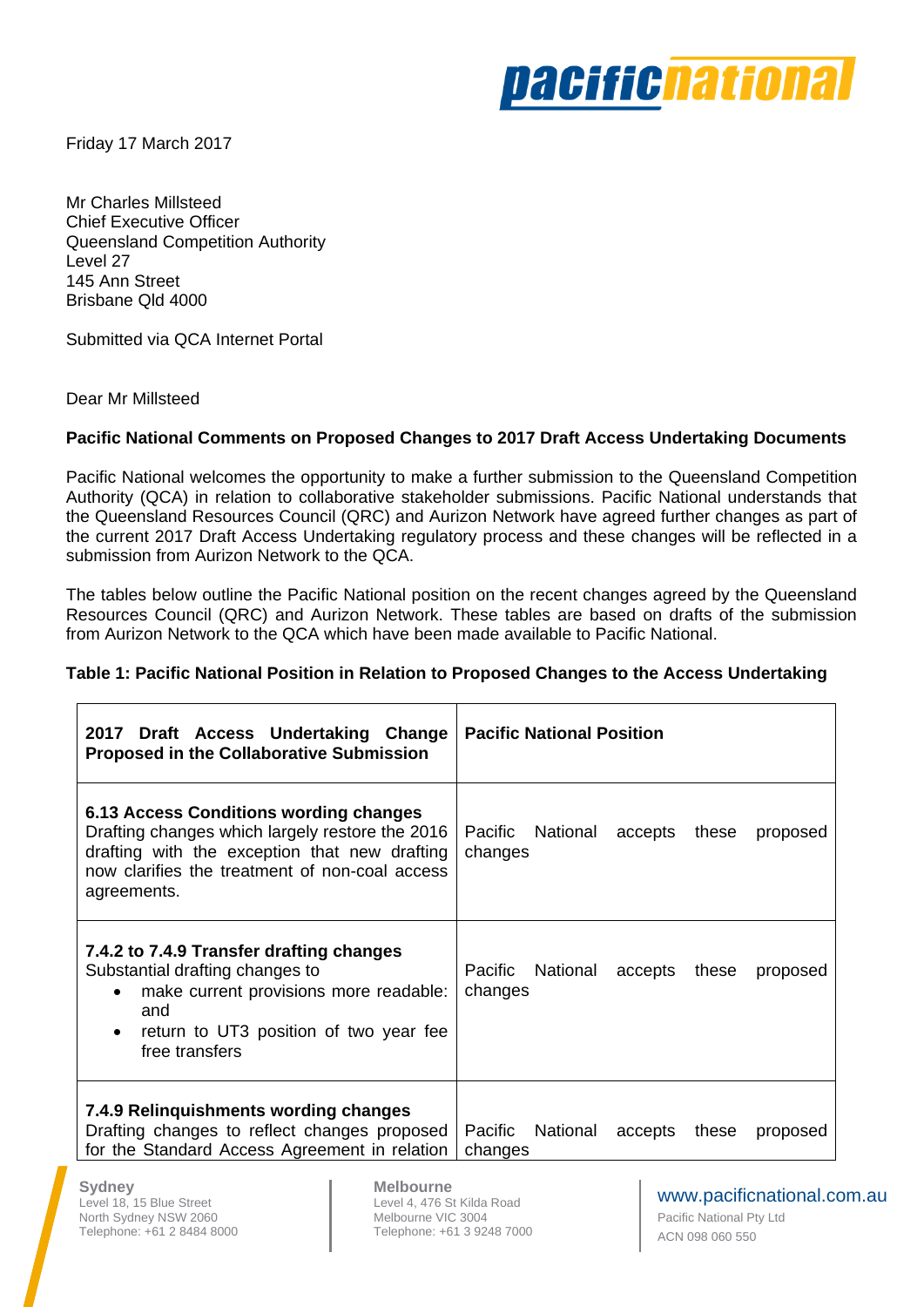| to the process for increasing the maximum<br>payload for Train Service Types.                                                                                                                |                                                                                                                                                                                                                                                                                                               |
|----------------------------------------------------------------------------------------------------------------------------------------------------------------------------------------------|---------------------------------------------------------------------------------------------------------------------------------------------------------------------------------------------------------------------------------------------------------------------------------------------------------------|
| <b>7A.3 Supply Chain Co-Ordination wording</b><br>Wording changes as proposed By Aurizon<br>Network in its 2017 Draft Access Undertaking<br>are to be accepted.                              | Pacific National accepts the wording changes<br>proposed by Aurizon Network in its 2017<br>Undertaking conditional<br>Access<br>other<br>on<br>the<br>broader<br>collaborative<br>changes<br>in<br>submission being generally accepted.                                                                       |
| <b>7A.4.3 System Capacity Assessment</b><br>Substantial drafting changes to require Aurizon<br>Network to provide an annual supply chain<br>capacity review for information purposes only.   | Pacific<br>National<br>accepts<br>these<br>proposed<br>changes                                                                                                                                                                                                                                                |
| 9.2<br>Development of<br><b>Standard</b><br>Rail<br>$\mathsf{a}$<br><b>Connection Agreement</b>                                                                                              |                                                                                                                                                                                                                                                                                                               |
| Drafting changes will require Aurizon Network<br>to undertake a review of the Standard Rail<br>Connection Agreement within 12 months of the<br>approval of the 2017 draft Access Undertaking | Pacific National accepts<br>these<br>proposed<br>changes. (Pacific<br>National notes<br>that the<br>standard connection agreement was subject to<br>specific consultation from 2011 to 2013, and<br>was then subject to consultation in the broader<br>access undertaking consultation from 2013 to<br>2016). |
| <b>11.1 Disputes</b><br>Drafting changes clarify the treatment on non-<br>coal access agreements and<br>services<br>$\mathsf{I}$<br>relation to dispute resolution.                          | Pacific<br>National<br>accepts<br>these<br>proposed<br>changes                                                                                                                                                                                                                                                |
| <b>12.1 Definitions</b><br><b>Drafting</b><br>changes<br>largely<br>consequence of other drafting changes as<br>outlined above                                                               | arising of a Pacific National accepts these<br>proposed<br>changes                                                                                                                                                                                                                                            |
| Schedule E clause 1.1 c) i)<br>Drafting changes address the treatment of<br>asset disposals in the RAB.                                                                                      | Pacific<br>National accepts these<br>proposed<br>changes.                                                                                                                                                                                                                                                     |

In addition to the above matters relating to the Access Undertaking Pacific National understands that Aurizon Network has agreed to undertake a review of the take or pay pooling concept within the term of the 2017 Access Undertaking. Pacific National strongly supports the need for such a review.